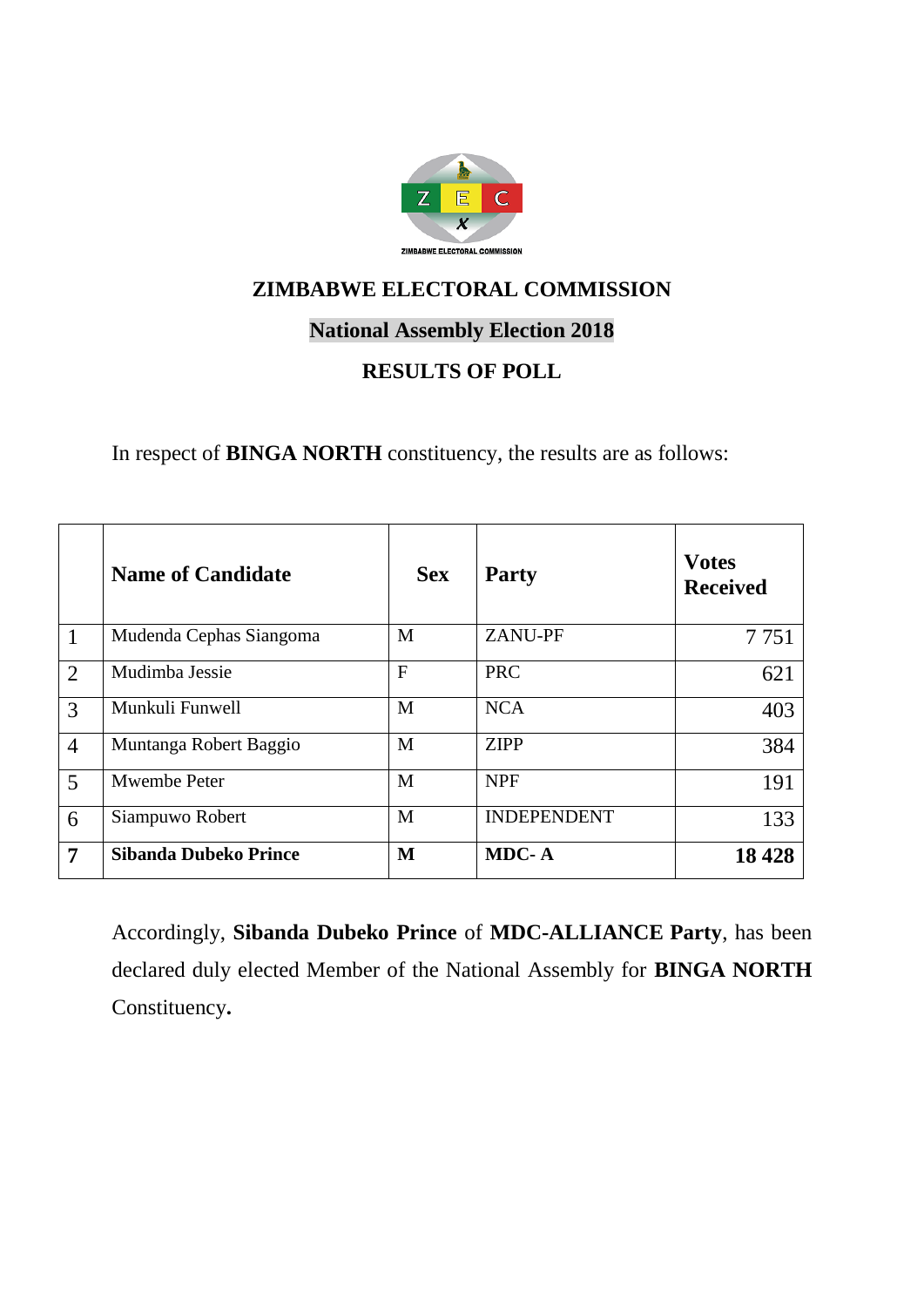

## **National Assembly Election 2018**

# **RESULTS OF POLL**

In respect of **BINGA SOUTH** constituency, the results are as follows:

|                | <b>Name of Candidate</b> | <b>Sex</b> | <b>Party</b>        | <b>Votes</b><br><b>Received</b> |
|----------------|--------------------------|------------|---------------------|---------------------------------|
| $\mathbf{1}$   | Chumanzala Fanuel        | M          | <b>INDEPENDENT</b>  | 7 3 9 0                         |
| $\overline{2}$ | Gabbuza Joel Gabuza      | M          | <b>MDC-ALLIANCE</b> | 10 357                          |
| 3              | Kamombo Tobias           | M          | <b>PRC</b>          | 262                             |
| $\overline{4}$ | Mpande Mcabango          | M          | <b>APA</b>          | 265                             |
| 5              | Mudenda Mackson          | M          | <b>ZANU-PF</b>      | 6 5 1 1                         |
| 6              | Mujaka John              | M          | <b>NCA</b>          | 104                             |
| $\overline{7}$ | Munkombwe Dube           | M          | MDC-T               | 1 4 2 8                         |
| 8              | Mwiinde Laison           | M          | <b>ZIPP</b>         | 162                             |
| $\mathbf{Q}$   | Nkomo Mpilo              | M          | <b>UDF</b>          | 144                             |
| 10             | Nyati Titus              | M          | <b>ZAPU</b>         | 355                             |

Accordingly, **Gabbuza Joel Gabuza** of **MDC-ALLIANCE Party**, has been declared duly elected Member of the National Assembly for **BINGA SOUTH** Constituency**.**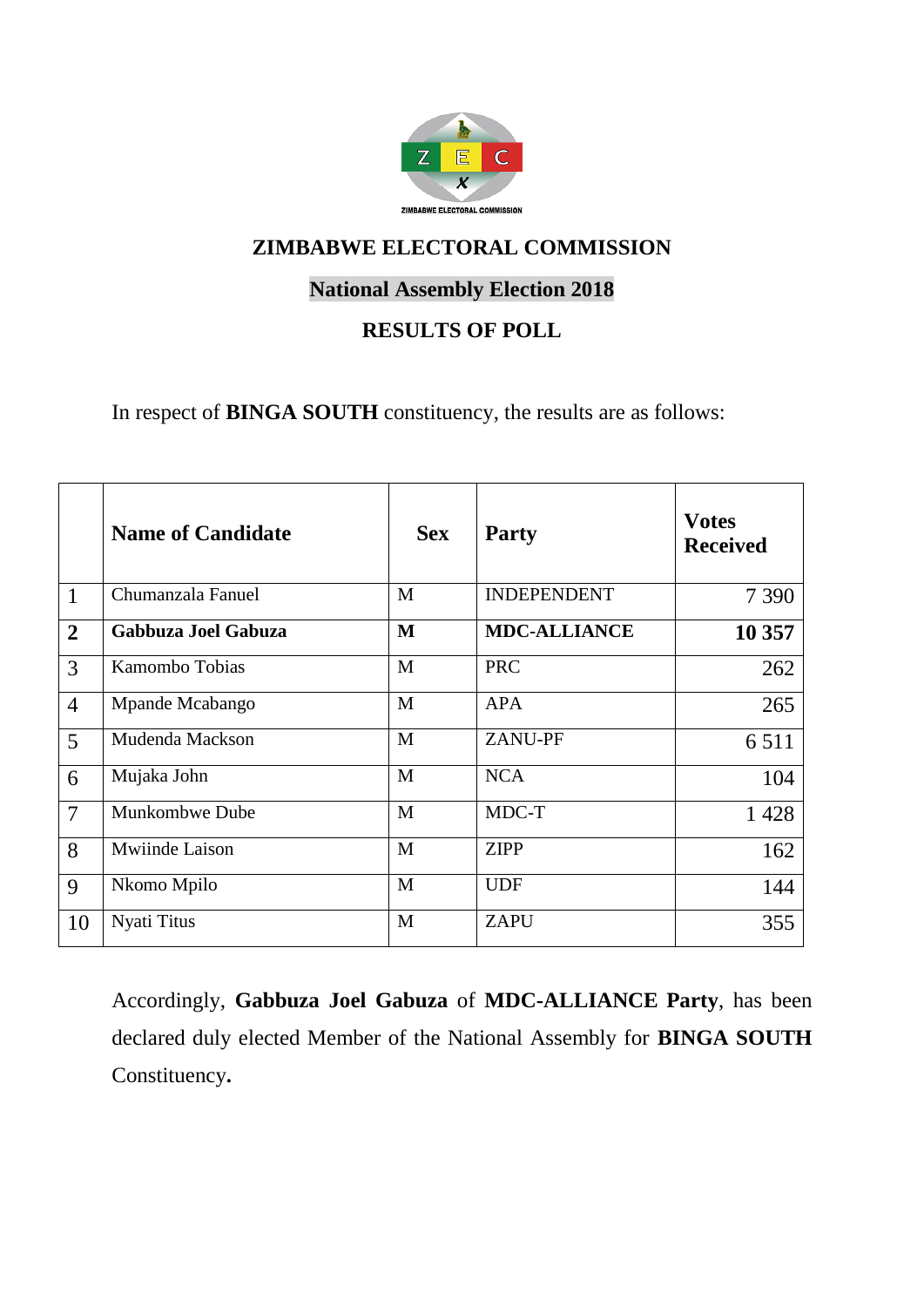

# **National Assembly Election 2018**

## **RESULTS OF POLL**

In respect of **BUBI** constituency, the results are as follows:

|                         | <b>Name of Candidate</b> | <b>Sex</b>     | <b>Party</b>        | <b>Votes</b><br><b>Received</b> |
|-------------------------|--------------------------|----------------|---------------------|---------------------------------|
| $\mathbf{1}$            | <b>Bhebhe Benny</b>      | M              | <b>RPZ</b>          | 600                             |
| $\overline{2}$          | Gumede Zenzele           | $\overline{F}$ | <b>MRP</b>          | 413                             |
| 3                       | Mathambo Cecil           | M              | <b>NPF</b>          | 627                             |
| $\overline{\mathbf{4}}$ | <b>Mguni Sonny Key</b>   | M              | <b>ZANU-PF</b>      | 16 214                          |
| 5                       | Mlotshwa Thabani         | M              | <b>ZAPU</b>         | 413                             |
| 6                       | Moyo Dumisani            | M              | <b>MDC-ALLIANCE</b> | 5819                            |
| $\overline{7}$          | Mpofu Vuyile Jamela      | M              | <b>INDEPENDENT</b>  | 244                             |
| 8                       | Muyambi Sydney           | M              | <b>ZIPP</b>         | 193                             |
| $\mathbf{Q}$            | Ncube Mark Harold        | M              | MDC-T               | 2 2 1 8                         |
| 10                      | Nkomo Zakha              | M              | <b>PRC</b>          | 175                             |

Accordingly **Mguni Sonny Key** of **ZANU-PF Party**, has been declared duly elected Member of the National Assembly for **BUBI** Constituency**.**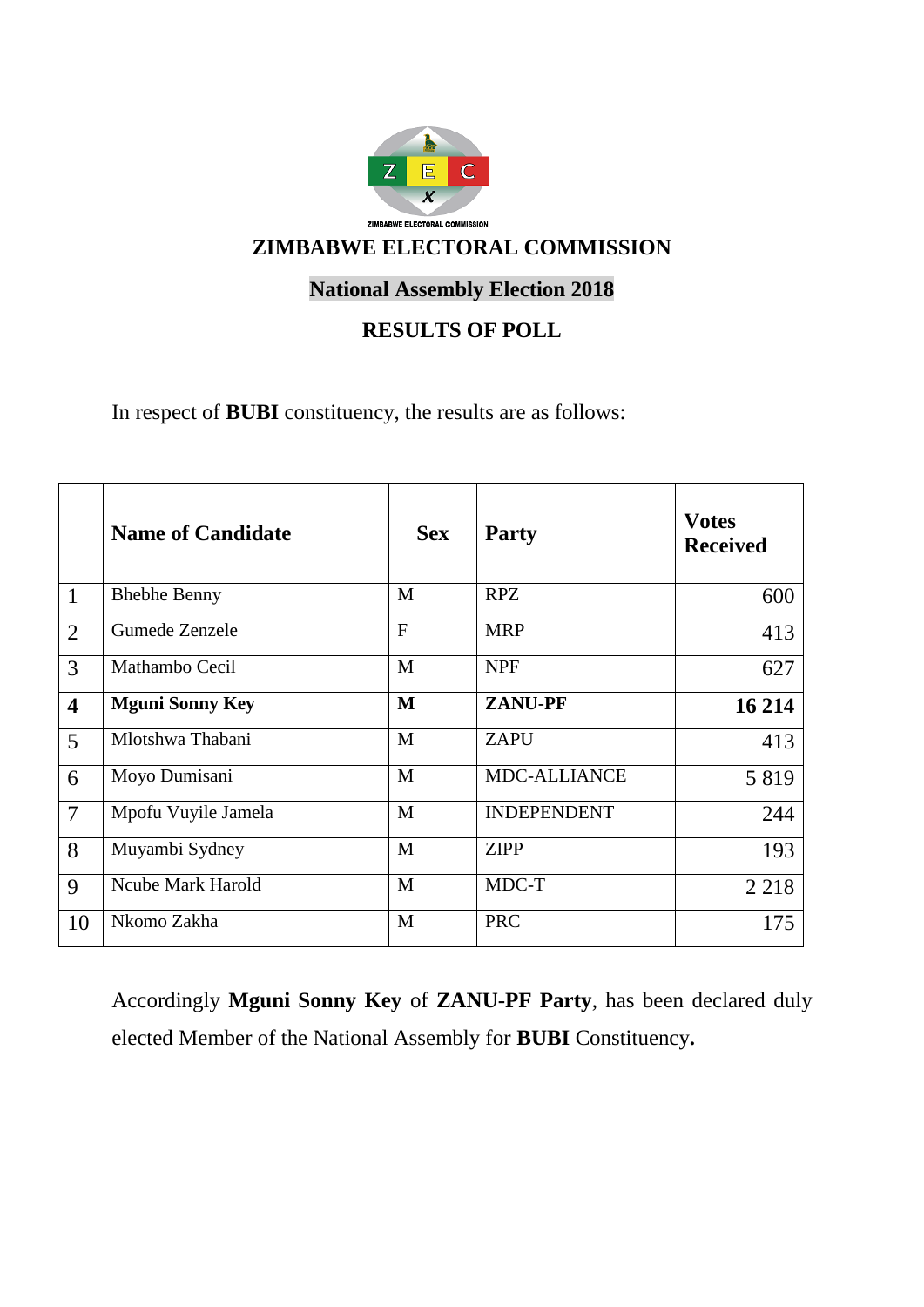

## **National Assembly Election 2018**

# **RESULTS OF POLL**

In respect of **HWANGE EAST** constituency, the results are as follows:

|                 | <b>Name of Candidate</b>     | <b>Sex</b>   | <b>Party</b>        | <b>Votes</b><br><b>Received</b> |
|-----------------|------------------------------|--------------|---------------------|---------------------------------|
| $\mathbf{1}$    | Dropa Ferdinand              | M            | MDC-T               | 1887                            |
| $\overline{2}$  | <b>Mathe Otilia Montfort</b> | $\mathbf{F}$ | <b>ZIPP</b>         | 246                             |
| $\overline{3}$  | Mbedzi Dorcas                | $\mathbf{F}$ | <b>PRC</b>          | 138                             |
| $\overline{4}$  | Mhlanga Ackim                | M            | <b>MRP</b>          | 223                             |
| $5\overline{)}$ | Mpofu Fati                   | M            | <b>ZANU-PF</b>      | 4 9 7 2                         |
| 6               | Muzamba Richard              | M            | <b>UDF</b>          | 140                             |
| $\overline{7}$  | Ncube Ndlelende              | M            | <b>NPF</b>          | 135                             |
| 8               | <b>Sansole Tose Wesley</b>   | M            | <b>MDC-ALLIANCE</b> | 8648                            |
| 9               | Sibanda Mangaliso Gibson     | M            | <b>RPZ</b>          | 56                              |
| 10              | Sikuka Alois Sundani         | M            | <b>INDEPENDENT</b>  | 2 7 9 3                         |

Accordingly, **Sansole Tose Wesley** of **MDC-ALLIANCE Party**, has been declared duly elected Member of the National Assembly for **HWANGE EAST** Constituency**.**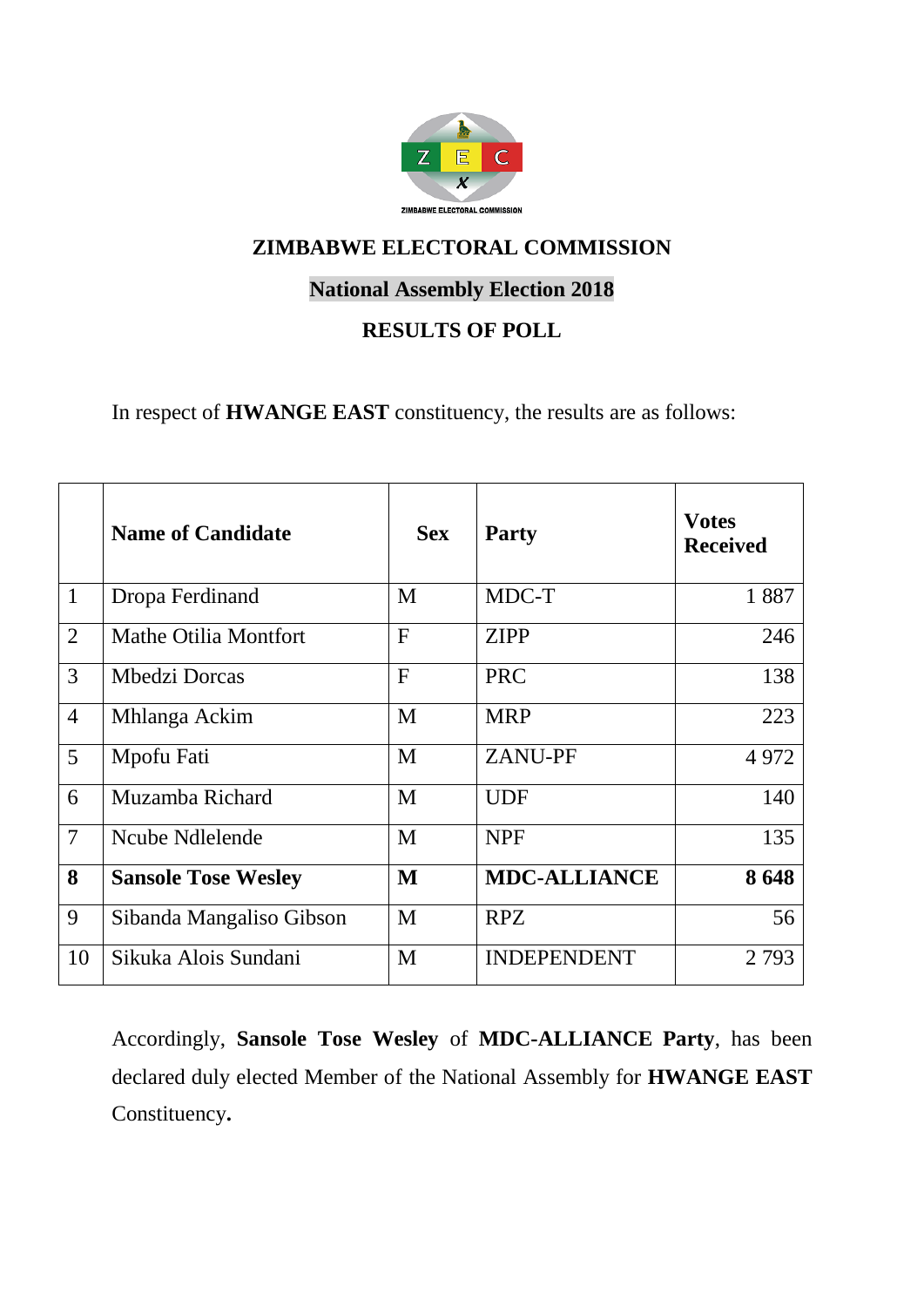

## **National Assembly Election 2018**

## **RESULTS OF POLL**

In respect of **HWANGE CENTRAL** constituency, the results are as follows:

|                | <b>Name of Candidate</b>             | <b>Sex</b> | <b>Party</b>        | <b>Votes</b><br><b>Received</b> |
|----------------|--------------------------------------|------------|---------------------|---------------------------------|
| $\mathbf{1}$   | Chitambira Charles                   | M          | <b>NCA</b>          | 268                             |
| $\overline{2}$ | <b>Dube Reeds</b>                    | M          | <b>ZANU-PF</b>      | 5063                            |
| 3              | Kativu Shadreck Goliath              | M          | <b>ZIPP</b>         | 502                             |
| $\overline{4}$ | Kwidini Michael Bale                 | M          | <b>PRC</b>          | 142                             |
| 5              | <b>Molokela-Tsiye Fortune Daniel</b> | M          | <b>MDC-ALLIANCE</b> | 15702                           |
| 6              | Moyo Luzibo                          | M          | <b>ZDU</b>          | 80                              |
| $\overline{7}$ | Mudenda Moses                        | M          | <b>INDEPENDENT</b>  | 72                              |
| 8              | Muzamba Sam                          | M          | MDC-T               | 995                             |
| 9              | Nkole Tafara                         | M          | <b>CODE</b>         | 44                              |
| 10             | Nkomazana Salani                     | M          | <b>PRC</b>          | 57                              |
| 11             | Sibanda Ngwiza                       | M          | <b>BZA</b>          | 125                             |

Accordingly, Molokela-Tsiye Fortune Daniel of **MDC-ALLIANCE Party**, has been declared duly elected Member of the National Assembly for **HWANGE CENTRAL** Constituency**.**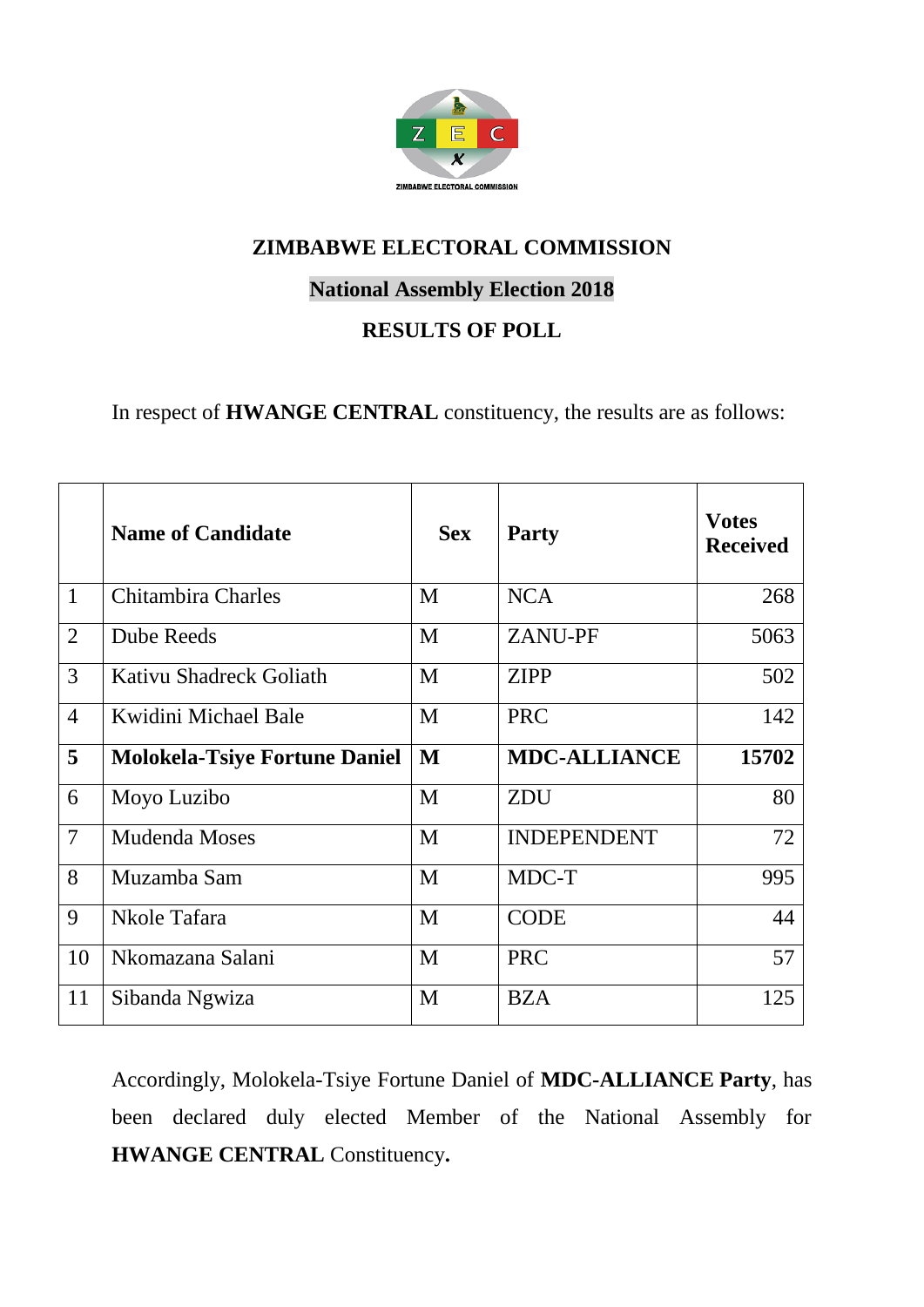

#### **National Assembly Election 2018**

### **RESULTS OF POLL**

In respect of **HWANGE WEST** constituency, the results are as follows:

|                | <b>Name of Candidate</b> | <b>Sex</b> | <b>Party</b>        | <b>Votes</b><br><b>Received</b> |
|----------------|--------------------------|------------|---------------------|---------------------------------|
| $\mathbf{1}$   | Bimha Tadiwanashe Moses  | M          | <b>NCA</b>          | 245                             |
| $\overline{2}$ | <b>Dube Godfrey</b>      | M          | <b>MDC-ALLIANCE</b> | 11580                           |
| 3              | Dube Morgan              | M          | MDC-T               | 2 9 4 4                         |
| $\overline{4}$ | Jiyane Nkosilathi        | M          | <b>ZANU-PF</b>      | 7428                            |
| 5              | Mpofu Paul               | M          | <b>CODE</b>         | 103                             |
| 6              | Mthembo Jose             | M          | <b>RPZ</b>          | 188                             |
| $\overline{7}$ | Nkomo Ditshoni           | M          | <b>ZAPU</b>         | 197                             |
| 8              | Ndiweni Christopher      | M          | <b>PRC</b>          | 4 0 6 8                         |
| 9              | Nkomo Nhlanganiso        | M          | <b>MRP</b>          | 1 4 8 1                         |
| 10             | Nyoni Salvation          | M          | <b>ZIPP</b>         | 140                             |

Accordingly, **Dube Godfrey** of **MDC-ALLIANCE Party**, has been declared duly elected Member of the National Assembly for **HWANGE WEST** Constituency**.**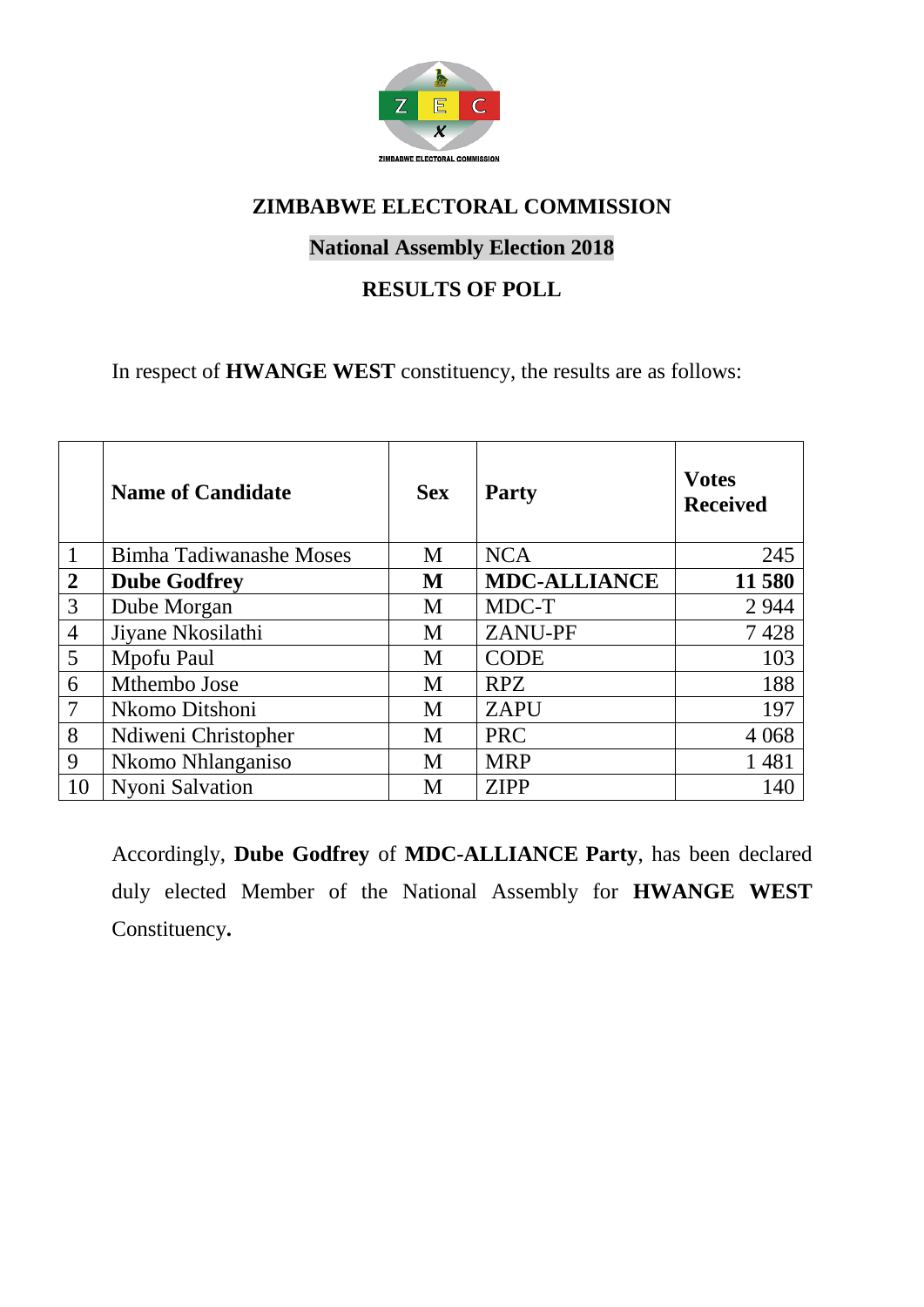

## **National Assembly Election 2018**

### **RESULTS OF POLL**

In respect of **LUPANE EAST** constituency, the results are as follows:

|                | <b>Name of Candidate</b>  | <b>Sex</b>     | <b>Party</b>          | <b>Votes</b><br><b>Received</b> |
|----------------|---------------------------|----------------|-----------------------|---------------------------------|
| $\mathbf{1}$   | <b>Bhebhe Majoni</b>      | M              | <b>RPZ</b>            | 272                             |
| $\overline{2}$ | <b>Gumbo Sithembile</b>   | F              | <b>ZANU-PF</b>        | 7875                            |
| 3              | Khumalo Dalumuzi          | M              | <b>MDC-ALLIANCE</b>   | 5 7 9 1                         |
| $\overline{4}$ | Khumalo Kletus            | M              | <b>ZRDP</b>           | 215                             |
| 5              | Khumalo Mlungisi          | M              | <b>MRP</b>            | 269                             |
| 6              | Mkandla Nelson Bhekihlalo | M              | NATIONAL ACTION PARTY | 151                             |
| $\overline{7}$ | Mkwebu Gezekile           | M              | <b>ZAPU</b>           | 161                             |
| 8              | Mvanya Bright             | M              | <b>PRC</b>            | 402                             |
| 9              | Ncube Given               | M              | MDC-T                 | 759                             |
| 10             | Ndlovu Morgan             | M              | <b>ZIPP</b>           | 104                             |
| 11             | Sibanda Njabulo           | M              | <b>NPF</b>            | 69                              |
| 12             | Tshabalala Bongani        | $\overline{F}$ | ZDU                   | 205                             |

Accordingly, **Gumbo Sithembile** of **ZANU PF Party**, has been declared duly elected Member of the National Assembly for **LUPANE EAST** Constituency**.**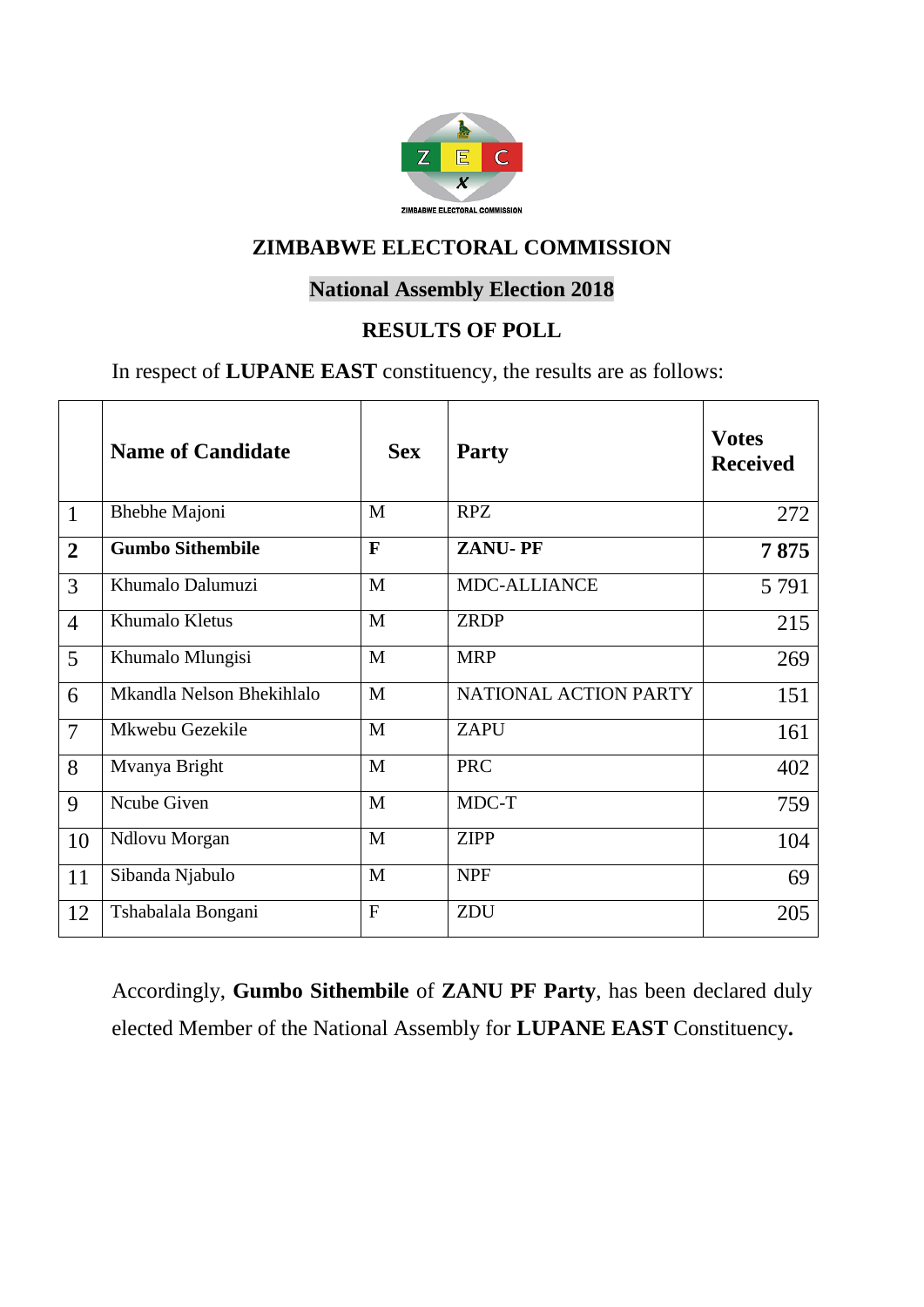

# **National Assembly Election 2018**

# **RESULTS OF POLL**

In respect of **LUPANE WEST** constituency, the results are as follows**:**

|                         | <b>Name of Candidate</b> | <b>Sex</b> | <b>Party</b>        | <b>Votes</b><br><b>Received</b> |
|-------------------------|--------------------------|------------|---------------------|---------------------------------|
| $\mathbf{1}$            | Dube Elvis               | M          | <b>PRC</b>          | 204                             |
| $\overline{2}$          | Gumbo Japhet             | M          | <b>FDZ</b>          | 149                             |
| 3                       | Khumalo Joseph           | M          | <b>ZDU</b>          | 124                             |
| $\overline{\mathbf{4}}$ | <b>Khumalo Martin</b>    | M          | <b>ZANU-PF</b>      | 6 1 6 3                         |
| 5                       | Mabhena Wallet           | M          | <b>NPF</b>          | 154                             |
| 6                       | Mpofu Neru               | M          | <b>RPZ</b>          | 53                              |
| $\overline{7}$          | Ncube Benny              | M          | <b>ZAPU</b>         | 287                             |
| 8                       | <b>Ndlovu Casper</b>     | M          | <b>MRP</b>          | 186                             |
| 9                       | Ndlovu Philani           | M          | MDC-T               | 1426                            |
| 10                      | Sibanda Mxolisi Charles  | M          | <b>MDC-ALLIANCE</b> | 5 3 4 1                         |

Accordingly, **Khumalo Martin** of **ZANU PF Party**, has been declared duly elected Member of the National Assembly for **LUPANE WEST** Constituency**.**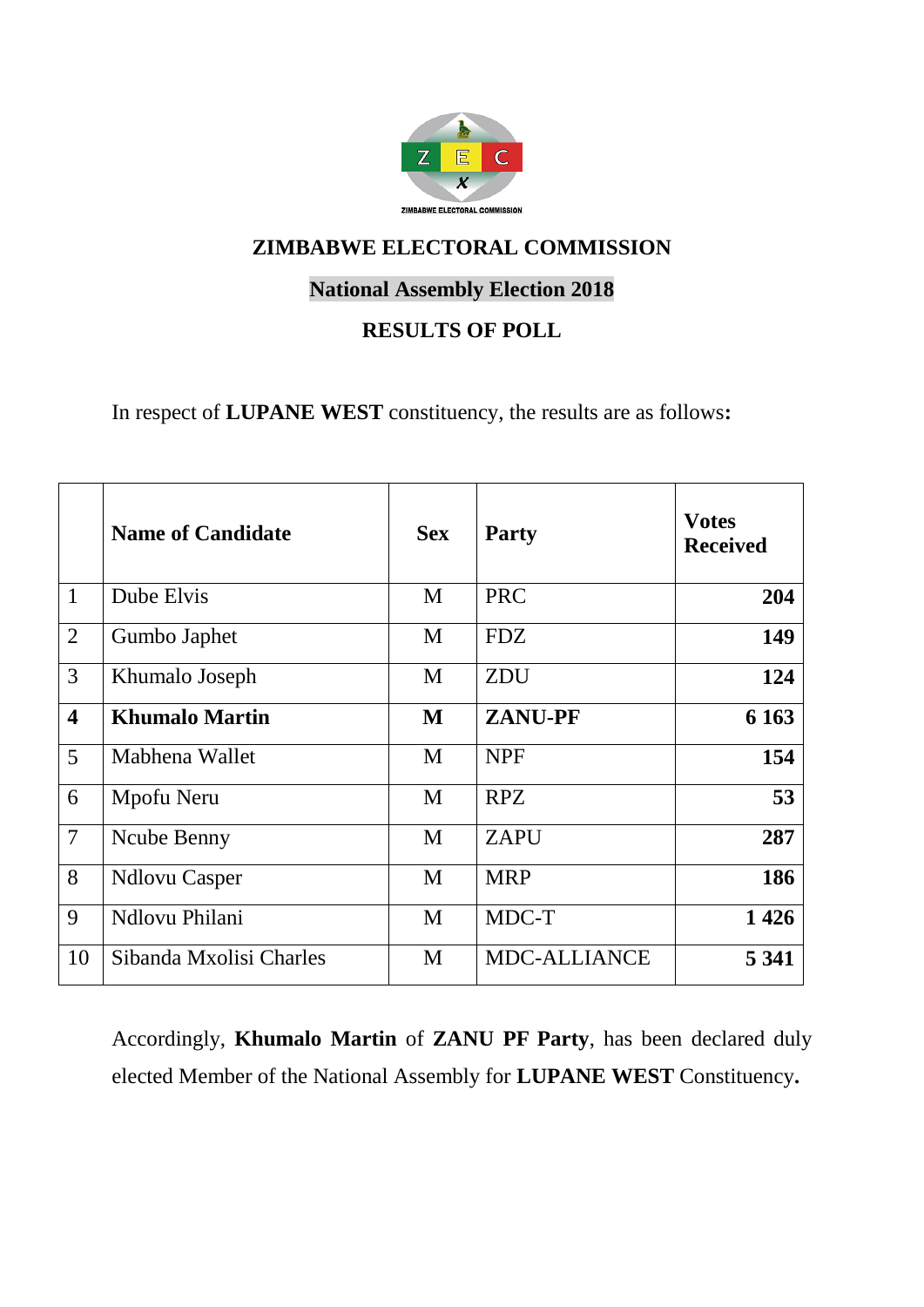

## **National Assembly Election 2018**

# **RESULTS OF POLL**

In respect of **NKAYI NORTH** constituency, the results are as follows:

|                         | <b>Name of Candidate</b> | <b>Sex</b>   | <b>Party</b>        | <b>Votes</b><br><b>Received</b> |
|-------------------------|--------------------------|--------------|---------------------|---------------------------------|
| $\mathbf{1}$            | Mangena Khabani Collen   | M            | <b>MRP</b>          | 288                             |
| $\overline{2}$          | Ncube Leadership         | M            | <b>NAP</b>          | 116                             |
| $\overline{\mathbf{3}}$ | Nyoni Sithembiso G. G.   | $\mathbf{F}$ | <b>ZANU-PF</b>      | 8695                            |
| $\overline{4}$          | Ndhlovu Mxolisi          | M            | <b>RPZ</b>          | 134                             |
| $\overline{5}$          | <b>Ndlovu Chief</b>      | M            | MDC-T               | 6 0 9 7                         |
| 6                       | <b>Ndlovu Lameck</b>     | M            | <b>PRC</b>          | 206                             |
| $\overline{7}$          | Sibanda Fiso             | M            | <b>MDC-ALLIANCE</b> | 1 507                           |
| 8                       | Sitsha Micha             | M            | <b>ZRDP</b>         | 123                             |
| 9                       | <b>Waison Innocent</b>   | M            | <b>ZIPP</b>         | 75                              |

Accordingly, **Nyoni Sithembiso G. G.** of **ZANU-PF Party**, has been declared duly elected Member of the National Assembly for **NKAYI NORTH** Constituency**.**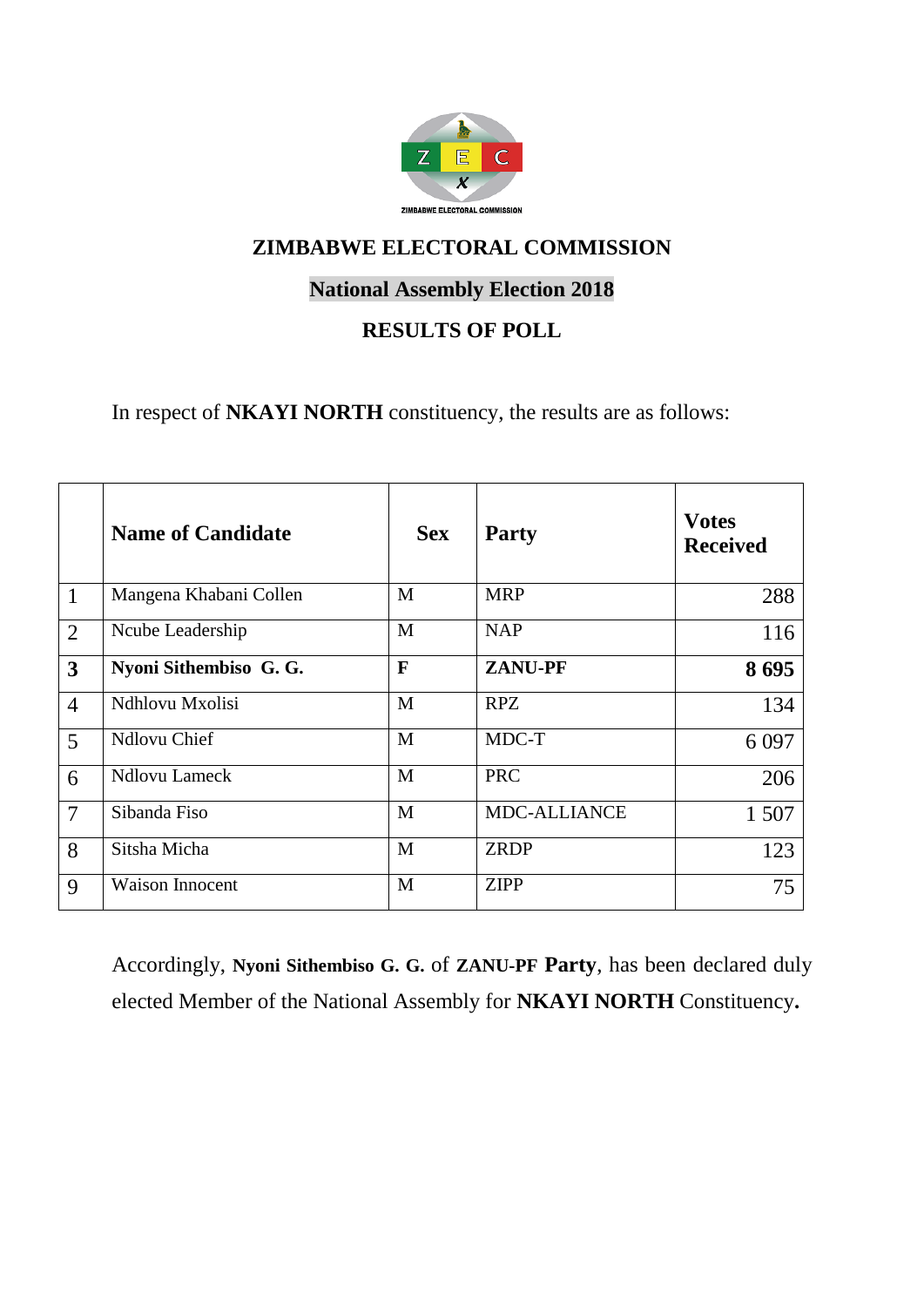

# **National Assembly Election 2018**

# **RESULTS OF POLL**

In respect of **NKAYI SOUTH** constituency, the results are as follows:

|                | <b>Name of Candidate</b> | <b>Sex</b>   | <b>Party</b>        | <b>Votes</b><br><b>Received</b> |
|----------------|--------------------------|--------------|---------------------|---------------------------------|
| $\mathbf{1}$   | <b>Bhebhe Abednico</b>   | M            | MDC-T               | 3 9 23                          |
| $\overline{2}$ | Hadebe Jabulani          | M            | <b>MDC-ALLIANCE</b> | 6 6 4 7                         |
| $\overline{3}$ | <b>Mathe Stars</b>       | $\mathbf{F}$ | <b>ZANU-PF</b>      | 7312                            |
| $\overline{4}$ | Mkandla Nomvelo          | $\mathbf{F}$ | <b>ZRDP</b>         | 114                             |
| 5              | Mpofu Marshall           | M            | <b>ZAPU</b>         | 323                             |
| 6              | Mpofu Nkosana            | M            | <b>ZIPP</b>         | 125                             |
| $\overline{7}$ | Mpofu Sifiso             | M            | <b>NAP</b>          | 95                              |
| 8              | Mpofu Thembisani         | M            | <b>MRP</b>          | 314                             |
| 9              | Ncube Kufakwezwe         | M            | <b>NPF</b>          | 92                              |
| 10             | Ncube Mkhokheli          | M            | ZDU                 | 145                             |
| 11             | Nyoni Lovejoy            | M            | <b>RPZ</b>          | 97                              |

Accordingly, **Mathe Stars** of **ZANU-PF Party**, has been declared duly elected Member of the National Assembly for **NKAYI SOUTH** Constituency**.**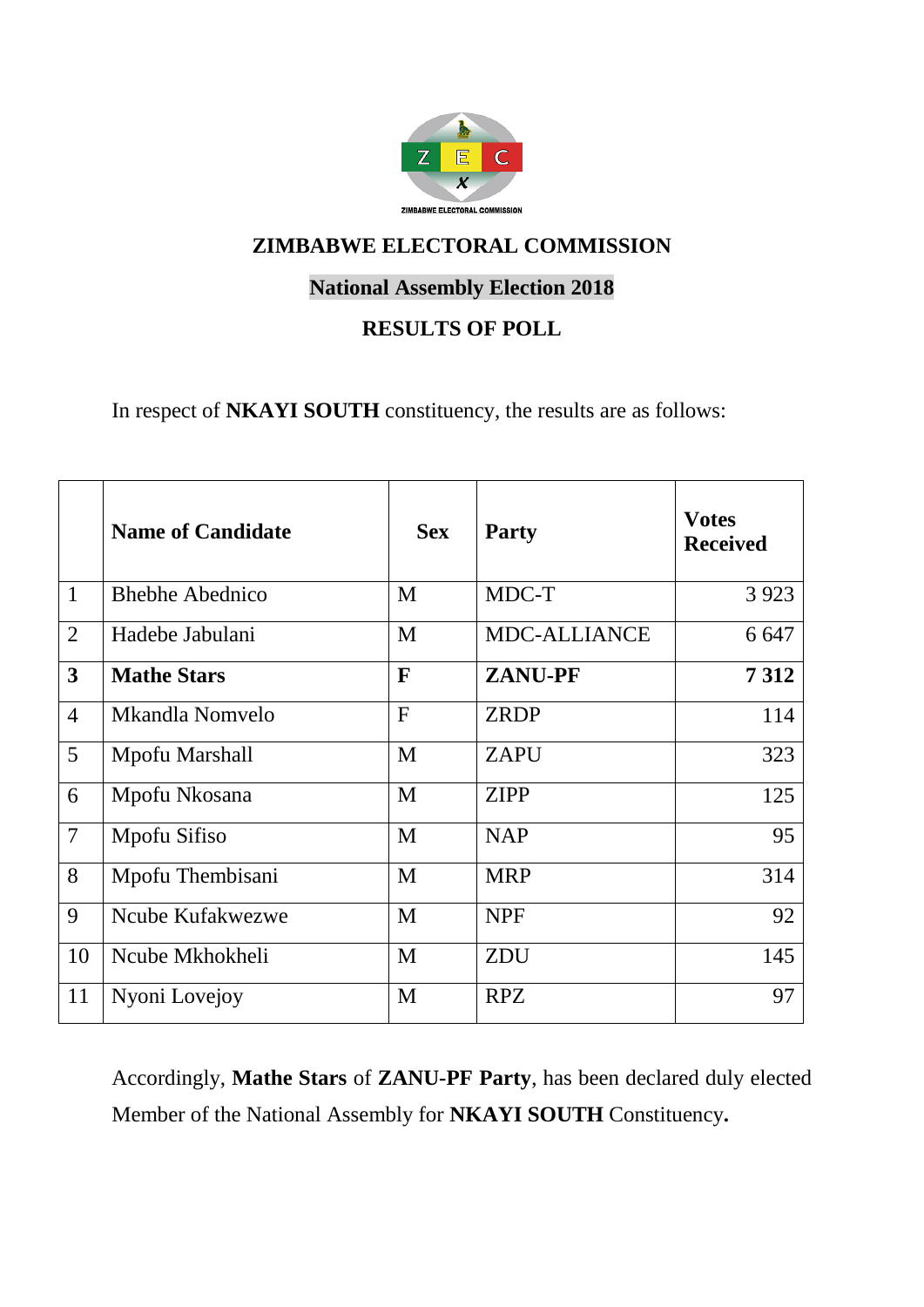

### **National Assembly Election 2018**

# **RESULTS OF POLL**

In respect of **TSHOLOTSHO NORTH** constituency, the results are as follows:

|                | <b>Name of Candidate</b>    | <b>Sex</b> | <b>Party</b>       | <b>Votes</b><br><b>Received</b> |
|----------------|-----------------------------|------------|--------------------|---------------------------------|
| $\mathbf{1}$   | Khumalo Sibangumuzi Sixtone | M          | <b>ZANU-PF</b>     | 7 107                           |
| $\overline{2}$ | Khumalo Witness             | M          | MDC-ALLIANCE       | 4 8 5 7                         |
| 3              | Mahonondo Colbert           | M          | <b>ANSA</b>        | 92                              |
| $\overline{4}$ | Moyo Khumbulani             | M          | <b>MRP</b>         | 188                             |
| 5              | Ncube Mthokozisi            | M          | <b>ZIPP</b>        | 82                              |
| 6              | Ndlovu Allan                | M          | <b>NPF</b>         | 117                             |
| $\overline{7}$ | <b>Ndlovu Rophas</b>        | M          | <b>INDEPENDENT</b> | 496                             |
| 8              | Nkomo Roselene              | F          | <b>PRC</b>         | 336                             |
| 9              | Sibanda Mehluli             | M          | <b>UDA</b>         | 57                              |
| 10             | Sibanda Mlungisi Michael    | M          | MDC-T              | 425                             |
| 11             | Sikosana Hebert Mabunu      | M          | <b>ZAPU</b>        | 151                             |

Accordingly, **Khumalo Sibangumuzi Sixtone** of **ZANU-PF Party**, has been declared duly elected Member of the National Assembly for **TSHOLOTSHO NORTH** Constituency**.**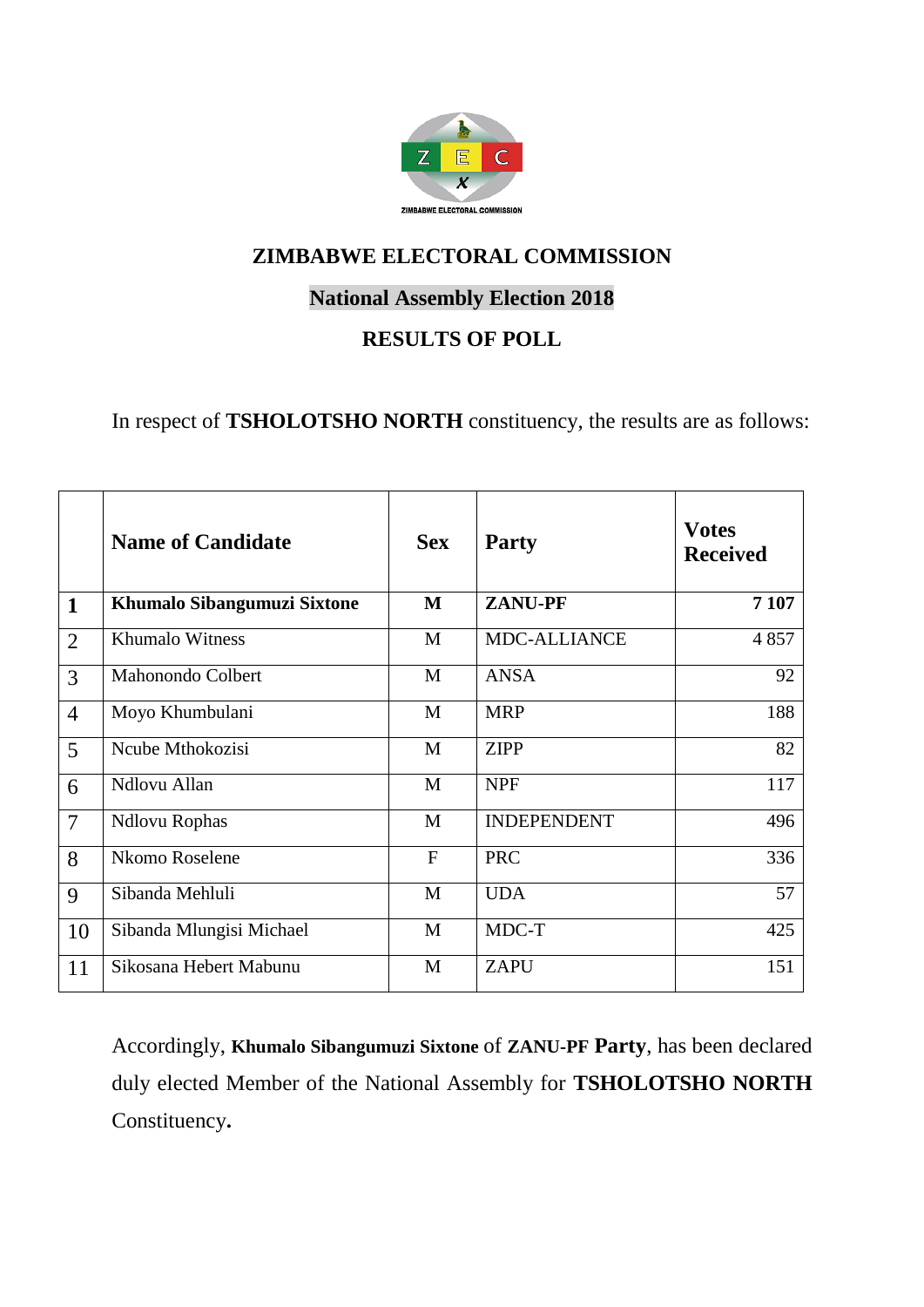

## **National Assembly Election 2018**

## **RESULTS OF POLL**

In respect of **TSHOLOTSHO SOUTH** constituency, the results are as follows:

|                | <b>Name of Candidate</b>   | <b>Sex</b>     | <b>Party</b>        | <b>Votes</b><br><b>Received</b> |
|----------------|----------------------------|----------------|---------------------|---------------------------------|
| $\mathbf{1}$   | Dube Maxwell               | M              | MDC-T               | 1628                            |
| $\overline{2}$ | Mathe Thamusango           | M              | <b>ZIPP</b>         | 254                             |
| 3              | Matshazi Lawrence Hastings | M              | <b>INDEPENDENT</b>  | 1 540                           |
| $\overline{4}$ | Mlingo Mthabisi            | M              | <b>ZAPU</b>         | 486                             |
| 5              | Moyo Bongani               | M              | ZDU                 | 122                             |
| 6              | Ndlovu Colin               | M              | <b>INDEPENDENT</b>  | 137                             |
| $\overline{7}$ | Nkomo Edward               | M              | <b>NPF</b>          | 167                             |
| 8              | Nkomo Innocent Zenzo       | M              | <b>MDC-ALLIANCE</b> | 2 5 0 8                         |
| 9              | Nyathi Majaha              | M              | <b>RPZ</b>          | 73                              |
| 10             | Sibanda Zenzo              | M              | <b>ZANUPF</b>       | 8 2 8 3                         |
| 11             | Sebele Sithithibele        | $\overline{F}$ | <b>PRC</b>          | 131                             |

Accordingly, **Sibanda Zenzo** of **ZANU PF Party**, has been declared duly elected Member of the National Assembly for **TSHOLOTSHO SOUTH** Constituency**.**